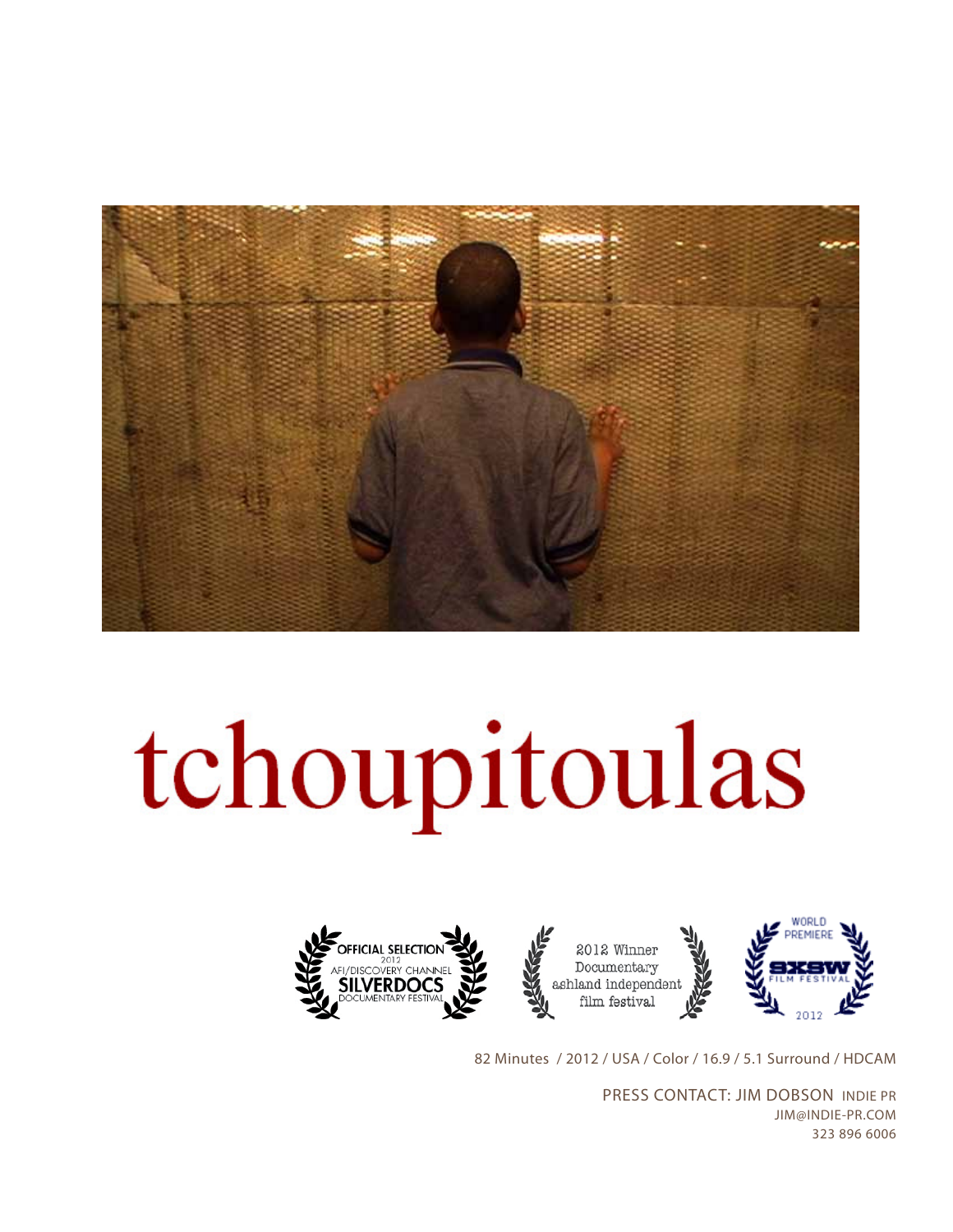

## **SYNOPSIS**

In sync with innovative instincts they demonstrated in their first feature 45365, Bill and Turner Ross' Tchoupitoulas takes the term documentary to mean, primarily, the documenting of an experience—a distinct time and a place and the people that inhabit it. No interviews, no voiceover; just the evocation of an existence and the feelings it conjures.

Three young brothers take a secret sunset journey across a river to a pleasure island that's always been forbidden to them. As such, the narrative conceit of Tchoupitoulas is as timeless as a fairy tale. But through the eyes of our juvenile protagonists, we experience an impressionistic immersion into this beguiling kaleidoscope of dancers, musicians, hustlers, drag queens, and revelers that parade through the lamplit streets between Rampart and the river. While the kids can only glance at the glittery surface, the camera follows the melodies that emanate from these corridors to admit us to the cabarets, into the dark alleyways, next to the barflies, behind the curtains, and on the bandstand with the people who make this place their audience, their stage, their home.

The Ross's capture the fleeting moments of an enduring experience in one of the world's most unique cities.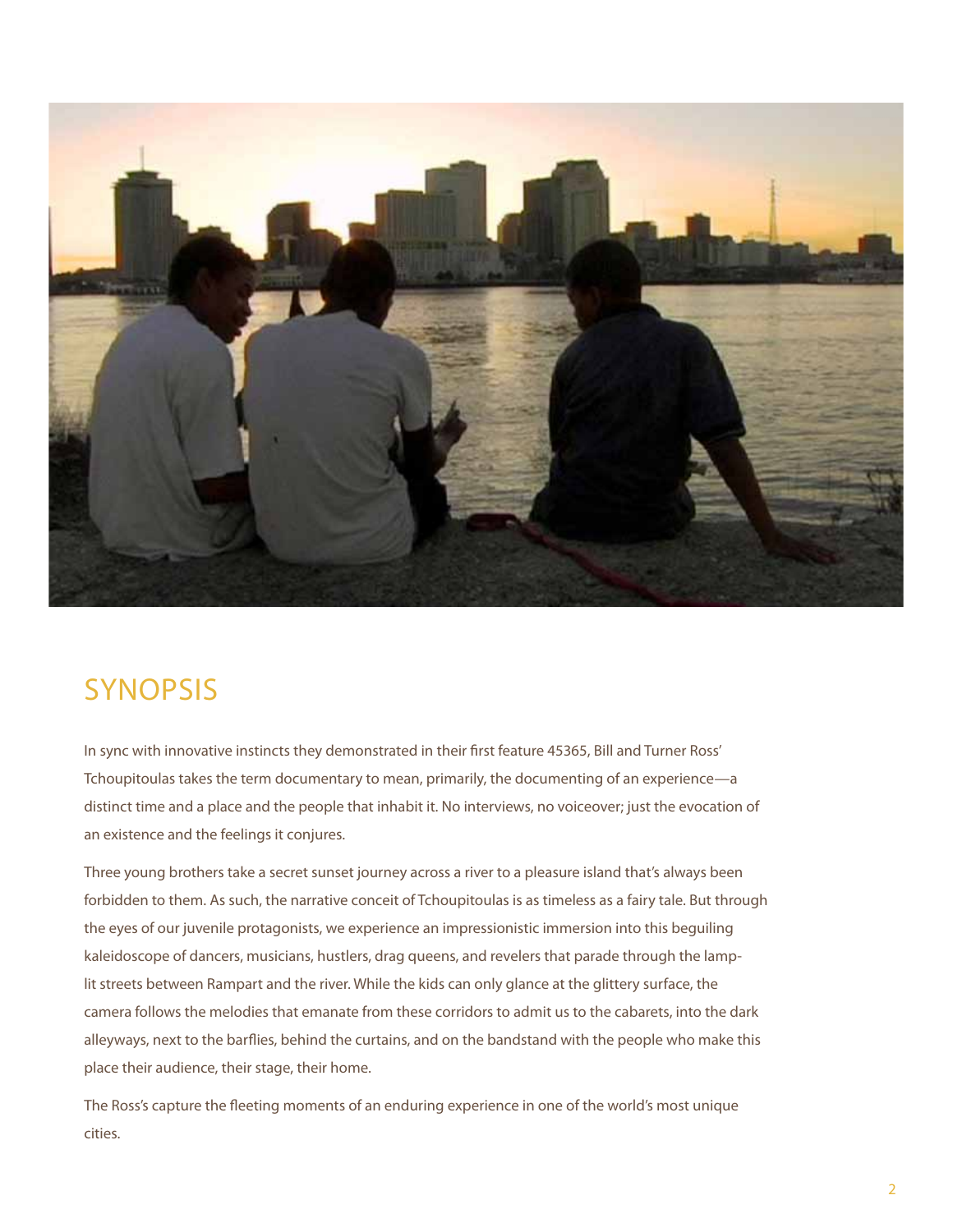

## DIRECTOR'S STATEMENT

The impulse to go about making what became Tchoupitoulas was borne out of memories from our childhood: wandering the carnival streets of New Orleans, dazzled by the vibrancy of the night, of the mystery emanating from the open doors spilling life out onto the streets. It was a far cry from our other home in the cornfields of Ohio. We wanted to find that again.

Most current descriptions of the place, most documents, rely heavily on the caricatures of New Orleans--the easy identifiers--and the fall back issues of hurricanes and oil spills. But for us, three young brothers became our surrogates, our guides, and our way in to the reality of the city. Through them we found the perspective we needed; just a big step back and it all came in to focus. It felt like being a kid again. We found what we were looking for.

Most of all, Tchoupitoulas is an artifact of an adventure. As with our other films, the number one reason we made it was for the experience. We like things in motion--running constantly with camera in hand, chasing what's sparkling. The camera allows us entry into these worlds and keeps our mom thinking we're actually being productive.

This was a fun one. An entire year without sunlight. We found lots of trouble and met lots of new friends.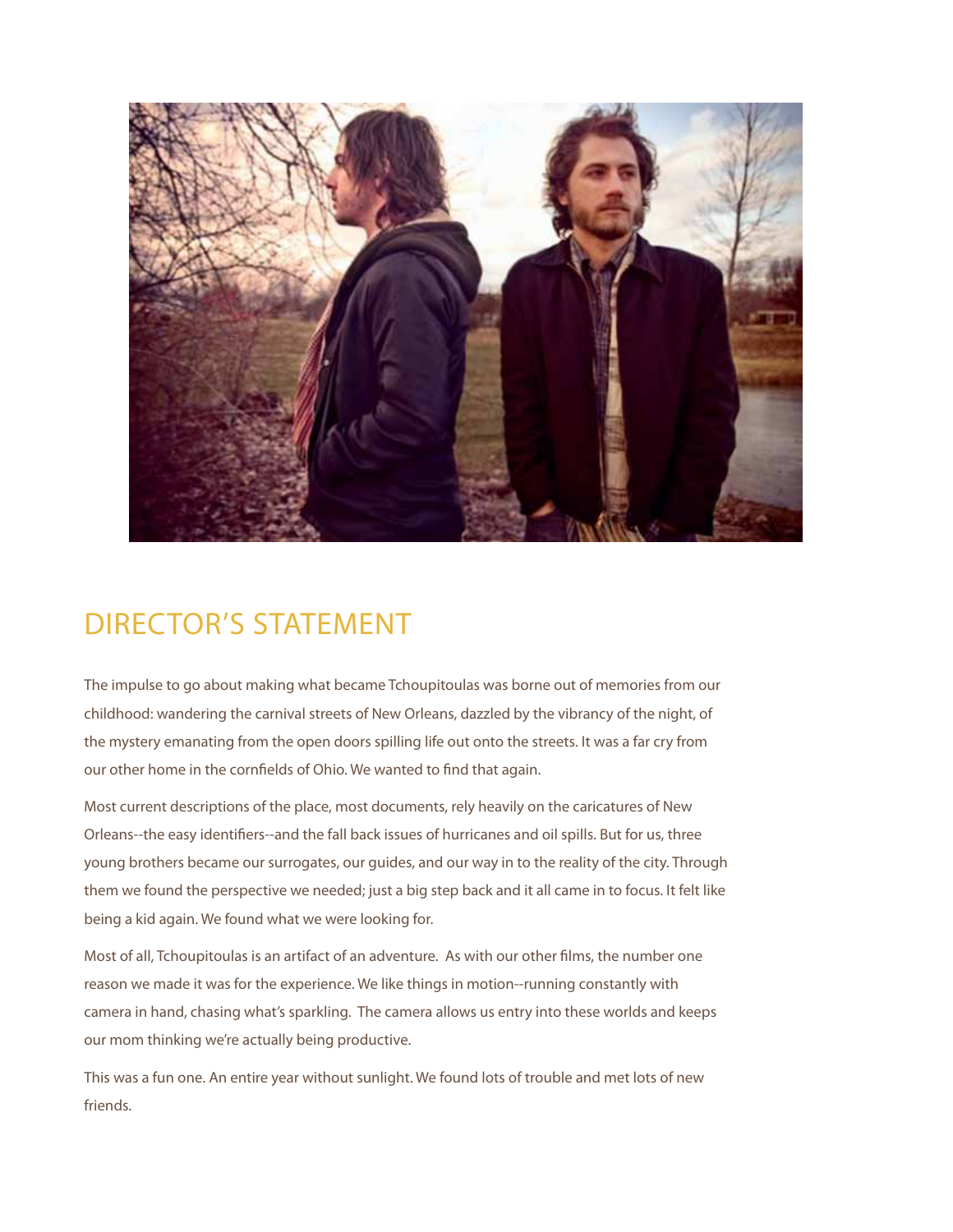

# ABOUT THE PRODUCTION

The idea was always to make a documentary filmed entirely at night that took place over the course of one evening. We chose our second home, New Orleans—a place with its share of night life. When it came to shooting, this one was similar to how we usually go about things: exist in an area for a long stretch and shoot what's interesting. The involvement of the kids, who stitched the whole thing together, was a lucky accident.

We shot from sundown to sun-up for nine months. It was us and our lifelong co-conspirator Kyle Rouse, who as always acted as our Muscle. We shot on two broke ass cameras with two empty wallets and ended up covered in an unreasonable amount of transvestite stripper glitter. We drank too much, slept too little, and broke the law. It got weird. We disrobed at a gay karaoke bar to Duran Duran so that we could get permission to film there. We shot under the pier with a homeless man and the next day while watching dailies listened on the lavalier mic as he plotted with his buddy to kill us. Turner filmed on stage with Dr. John but didn't use the footage in the end because it didn't fit. Bill arbitrated an aggressive argument between the members of a rap group in the back of an Escalade. We wish we could show and tell everything that we got into, but in the end, this slice'll work.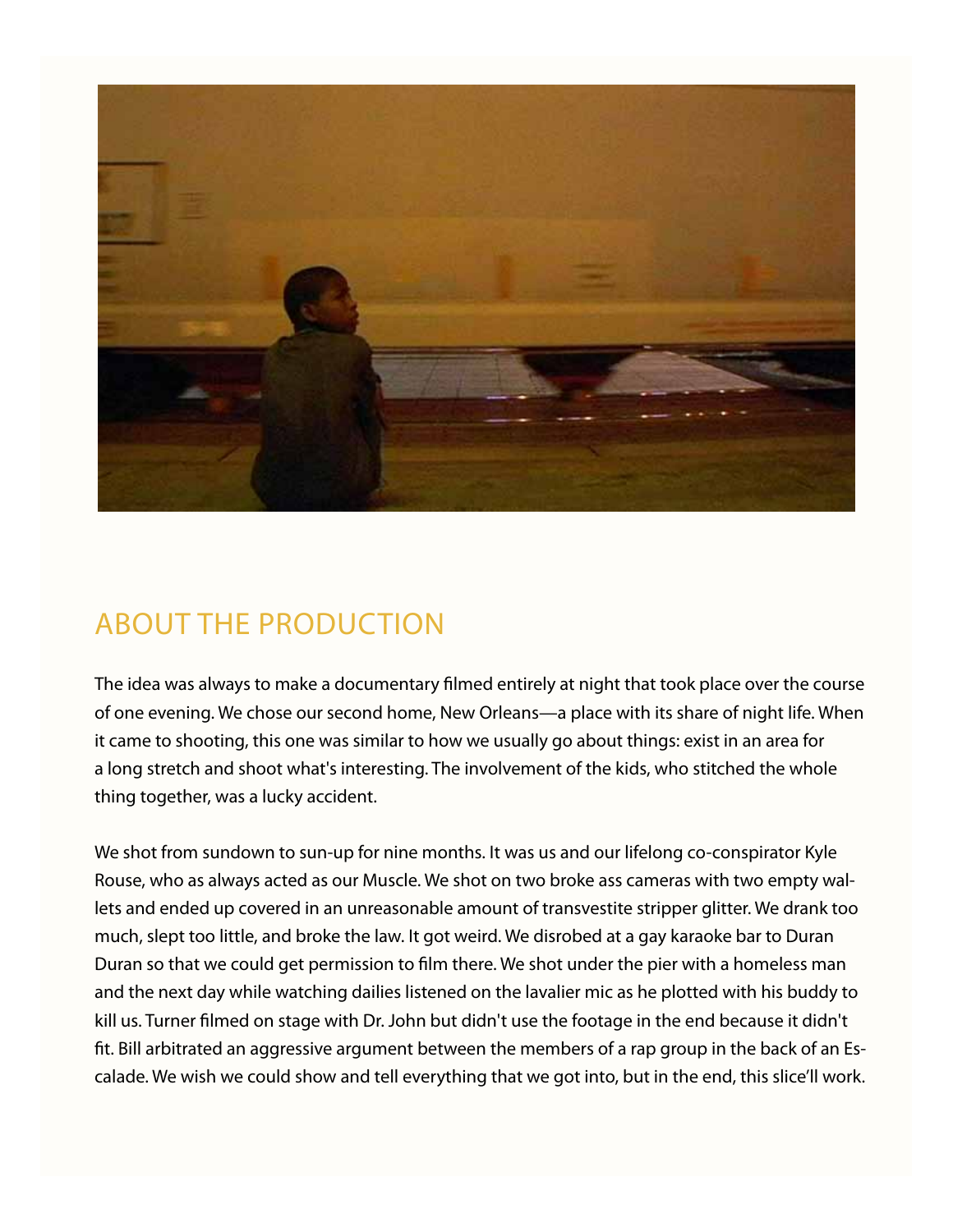

## **CREW**

| Directed by                    | <b>Bill and Turner Ross</b>              |
|--------------------------------|------------------------------------------|
| <b>Executive Producers</b>     | Michael Gottwald, Dan Janvey, Josh Penn  |
| <b>Executive Producers</b>     | Ed Rieker, Billy Peterson, Herb Campbell |
| Associate Producer             | Jonny Leahan                             |
| Cinematography/Ediiting        | <b>Bill and Turner Ross</b>              |
| Featuring:                     | <b>William Zanders</b>                   |
|                                | <b>Bryan Zanders</b>                     |
|                                | Kentrell Zanders                         |
| The Muscle:                    | Kyle Rouse                               |
| Sound Finishing:               | Lawrence Everson                         |
| Picture Finishing:             | <b>Bossi Baker</b>                       |
|                                | Josiah Howison                           |
|                                | Markus Rutledge                          |
| <b>Additional Photography:</b> | Chris Keohane                            |
|                                | Kyle Rouse                               |
| Music Supervisor:              | Joe Rudge                                |
|                                |                                          |

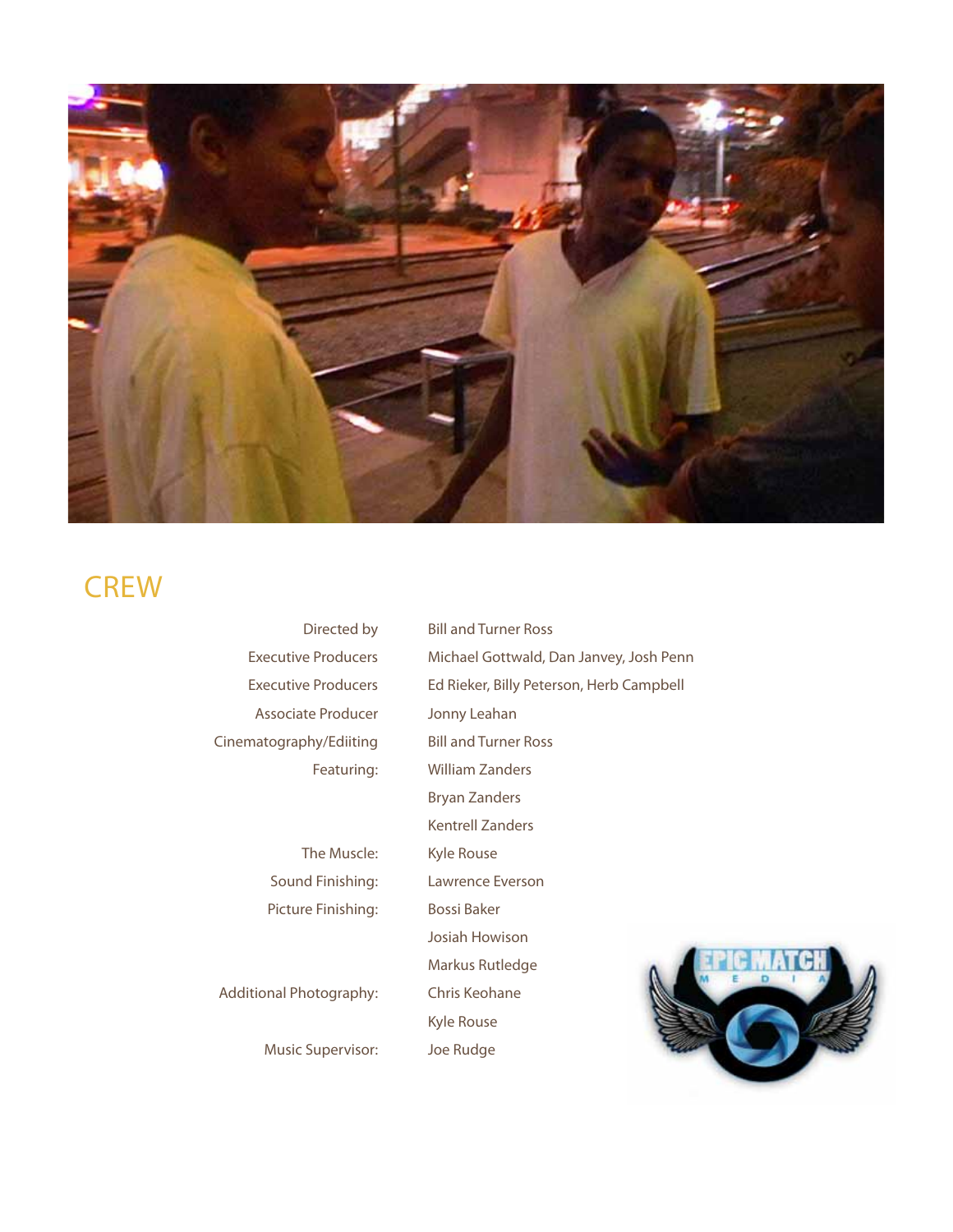## ABOUT THE FILMMAKERS

#### **BILL AND TURNER ROSS Directors**

Bill and Turner Ross' first feature length film, 45365, was the winner of the 2009 SXSW Grand Jury Award for Best Documentary Feature and the Independent Spirit Truer Than Fiction Award in 2010. They went on to receive numerous accolades, including nominations for Editing, Cinematography, and Debut Feature at the Cinema Eye Honors; the film was also broadcast as part of PBS' Independent Lens Series.

Bill and Turner Ross were born and raised in Sidney, Ohio, and both graduated from the Savannah College of Art and Design. Bill Ross' documentary, fiction, and multi-media short films have been featured at festivals that include Cannes and the Seattle Film Festival. He has taught filmmaking to students at the elementary and secondary level, and conducted a summer film program for children in the Los Angeles area. Turner Ross has worked in the art departments of studio features such as Déjà Vu, Skeleton Key, My Own Love Song, and Idiocracy, as well as a handful of independent features.

As brothers, they have worked together on everything for the past twenty-eight years. They have lived and created together for all of their lives. As adults, they moved to Los Angeles and began work in the film industry, honing their skills and crafting their roles as a unit. Five years ago they started off on an adventure to make their own films, free of the constrictions of commercial work. They are now producing their third independent documentary feature together. They conceive, scout, produce, shoot and edit all of their own work.

### MICHAEL GOTTWALD Executive Producer

A principal member of New Orleans based film collective Court 13, Michael was Executive Producer of Benh Zeitlin's Glory at Sea in 2007. He was a Field Organizer for Obama for America during the primaries in 2008, and was Ohio New Media Director in the general election. With Josh Penn and Dan Janvey, Michael produced Court 13's first feature film Beasts of the Southern Wild, which won the Grand Jury Prize at Sundance in 2012 and will be distributed by Fox Searchlight. For Beasts, Michael led a grassroots casting operation that auditioned more than 4000 non-professional local children and adults in eight parishes across Louisiana. He also produced New Orleans bounce artist